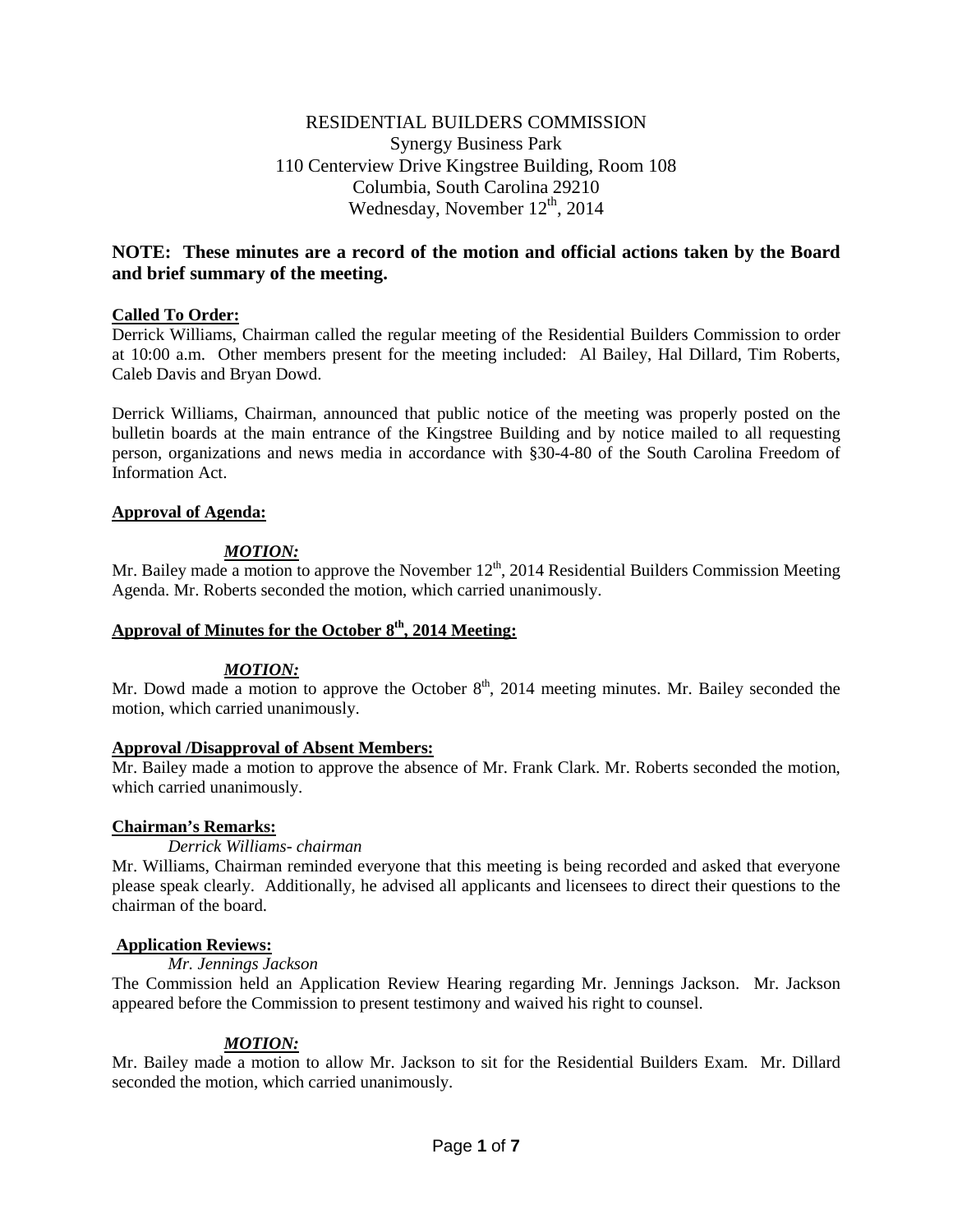### *Mr. William P. O'Herron*

The Commission held an Application Review Hearing regarding Mr. William P. O' Herron. Mr. O'Herron appeared before the Commission to present testimony and waived his right to counsel.

### *MOTION:*

Mr. Bailey made a motion to deny the right for Mr. O'Herron to sit for the exam. Mr. Davis seconded the motion, which carried unanimously.

### *Mr. Paul Fazzone Jr*

The Commission held an Application Review Hearing regarding Mr. Paul Fazzone Jr. Mr. Fazzone appeared before the Commission to present testimony with a witness Paul D. Fazzone Sr and waived his right to counsel.

### *MOTION:*

Mr. Dowd made a motion to exit Executive Session. Mr. Roberts seconded the motion, which carried unanimously.

### *MOTION:*

Mr. Dowd made a motion to go into Executive Session. Mr. Bailey seconded the motion, which carried unanimously.

### *MOTION:*

Mr. Bailey made a motion to deny the request to sit for the Residential Builder exam until Mr. Fazzone could supply the board with a Builder's affidavit showing a minimum one year of experience. Mr. Roberts seconded the motion, which carried unanimously.

### *Mr. Carlton C. Barnett*

The Commission held an Application Review Hearing regarding Mr. Carlton Barnett. Mr. Barnett appeared before the Commission to present testimony and waived his right to counsel.

# *MOTION:*

Mr. Dowd made a motion to approved Mr. Barnett for his Specialty Registration. Mr. Roberts seconded the motion, which carried unanimously.

# *Mr. David B Trapp*

The Commission held an Application Review Hearing regarding Mr. David B Trapp. Mr. Trapp appeared before the Commission to present testimony and waived his right to counsel.

# *MOTION:*

Mr. Bailey made a motion to approved Mr. Trapp for his specialty registration, once he provided further documentation showing completion from the courts and that a credit report would be required at next renewal. Mr. Roberts seconded the motion, which carried unanimously.

#### *Mr. Joel Watson*

The Commission held an Application Review Hearing regarding Mr. Joel Watson. Mr. Watson appeared before the Commission to present testimony and waived his right to counsel.

# *MOTION:*

Mr. Dillard made a motion to approve the residential specialty registration once proof of payments from his court order probation has been received and place his registration under probation which will run concurrent with his court ordered probation. Mr. Bailey seconded the motion, which carried unanimously.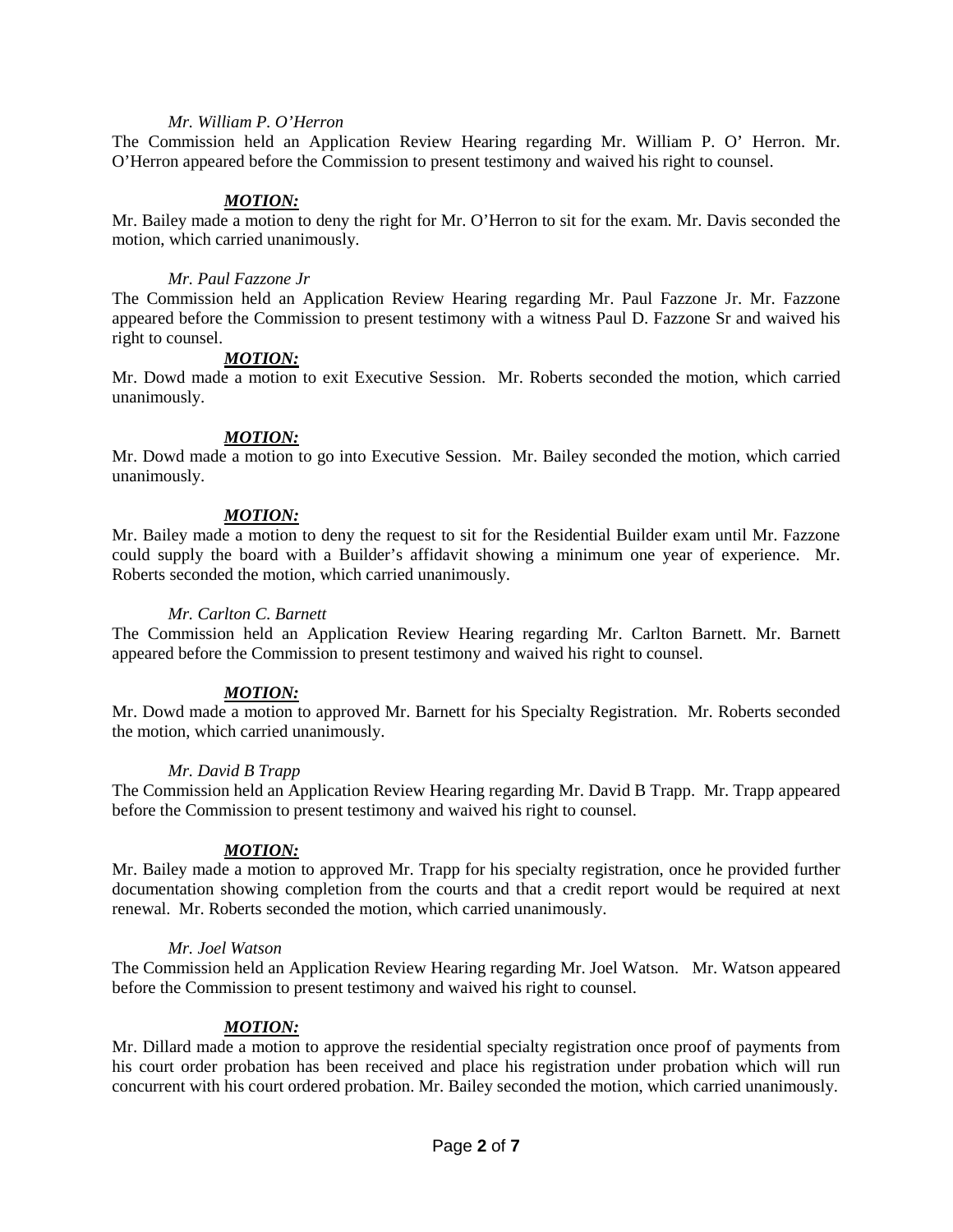### *Mr. Ronald Moore*

The Commission held an Application Review Hearing regarding Mr. Ronald Moore. Mr. Moore appeared before the Commission to present testimony and waived his right to counsel.

# *MOTION:*

Mr. Dillard made a motion to deny Mr. Moore's request for the home inspector's exam exemption. Mr. Dowd seconded the motion, which carried unanimously.

### *Mr. Charles B Carter*

The Commission held an Application Review Hearing regarding Mr. Charles B Carter. Mr. Carter appeared before the Commission to present testimony and waived his right to counsel.

# *MOTION:*

Mr. Bailey made a motion to deny Mr. Carter's request for the home inspector's exam exemption. Mr. Dillard seconded the motion, which carried unanimously

### *Mr. Joshua Gladstone*

The Commission held an Application Review Hearing regarding Mr. Joshua Gladstone. Mr. Gladstone appeared before the Commission to present testimony and waived his right to counsel.

# *MOTION:*

Mr. Bailey made a motion to approve Mr. Gladstone's registration and require that he submit a new SLED report at the next renewal. Mr. Dowd seconded the motion, which carried unanimously.

#### *Mr. Derrick M Boddy*

The Commission held an Application Review Hearing regarding Mr. Derrick Boddy. Mr. Boddy appeared before the Commission to present testimony and waived his right to counsel.

# *MOTION:*

Mr. Bailey made a motion to deny Mr. Boddy until an affidavit verifying his experience could be completed. Mr. Dowd seconded the motion, which did not carry unanimously, Mr. Dillard opposed.

#### *Mr. Kirby Blocker*

The Commission held an Application Review Hearing regarding Mr. Kirby Blocker. Mr. Blocker did not appear to present testimony.

#### *MOTION:*

No motions were made.

#### *Mr. Michael Goad*

The Commission held an Application Review Hearing regarding Mr. Michael Goad. Mr. Goad did not appear to present testimony he rescheduled for a future meeting date.

# *MOTION:*

No motions were made.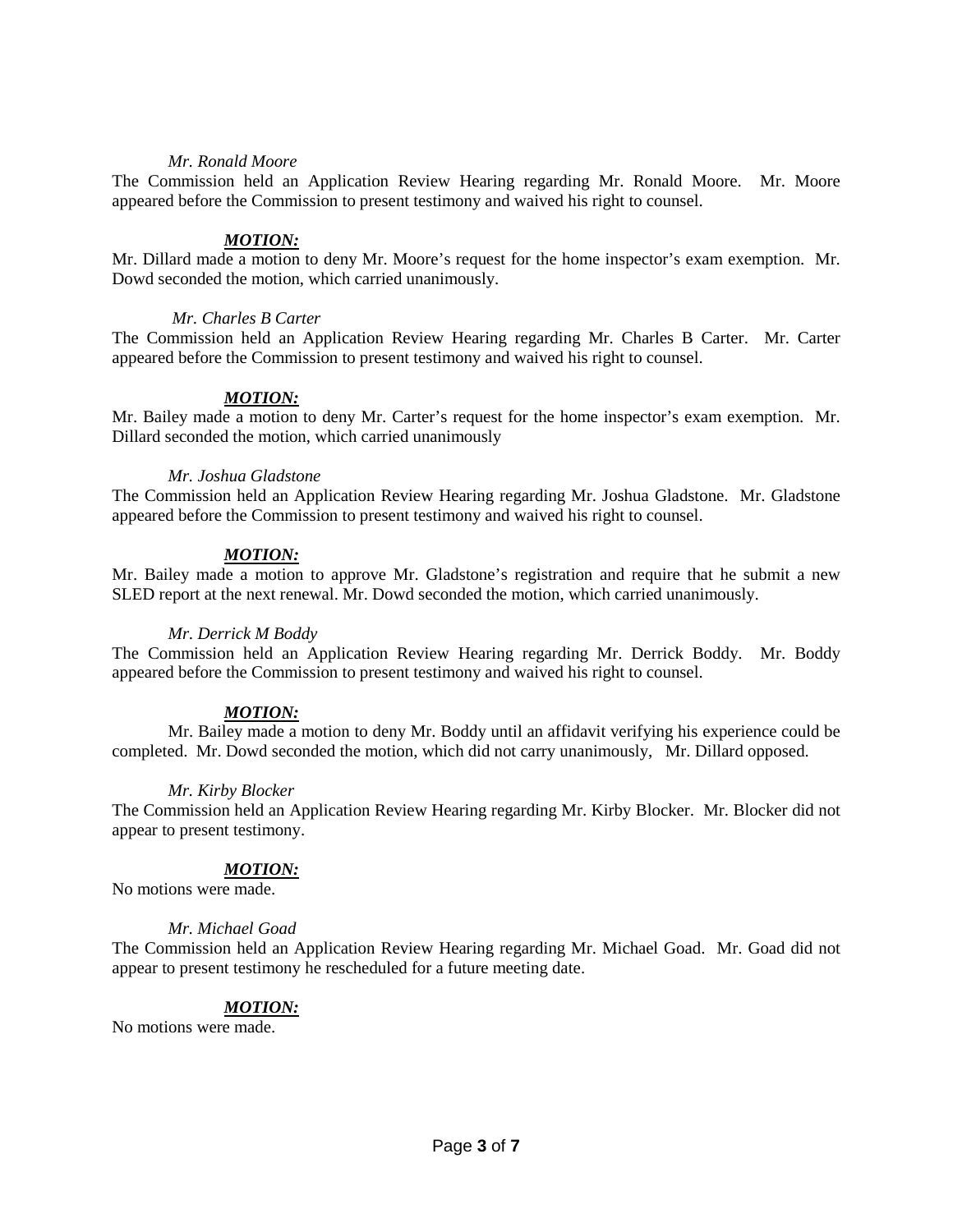#### *Ms. Amanda Pulliam –Lotito*

The Commission held an Application Review Hearing regarding Ms. Amanda Pulliam-Lotito. Ms. Pulliam-Lotito appeared before the Commission to present testimony with her attorney Mr. Mark Kuntz and a witness David Pulliam.

### *MOTION:*

Mr. Dillard made a motion to allow Mr. Pulliam-Lotito to sit for the Residential builders exam. Mr. Davis seconded the motion, which carried unanimously.

#### *Mr. John Hancox*

The Commission held an Application Review Hearing regarding Mr. John Hancox. Mr. Hancox appeared before the Commission to present testimony with a witness Mr. Scott Toussaint and he waived his right to counsel.

# *MOTION:*

Mr. Dowd made a motion to enter into Executive Session for legal advice. Mr. Bailey seconded the motion, which carried unanimously.

### *MOTION:*

Mr. Bailey made a motion to exit Executive Session for legal advice. Mr. Roberts seconded the motion, which carried unanimously

# *MOTION:*

Mr. Bailey made a motion to approve Mr. Hancox's Specialty Registration. Mr. Roberts seconded the motion, which did not carry unanimously. Mr. Dillard opposed.

# *Mr. Charles B. Carter*

#### *MOTION:*

Mr. Bailey made a motion to reconsider and reopen the Application Review for Mr. Charles B. Carter. Mr. Dillard seconded the motion which carried unanimously.

# *MOTION:*

Mr. Bailey made a motion to approve for Mr. Charles B. Carter for is Home Inspectors licensing. Mr. Dillard seconded the motion which carried unanimously.

#### *Mr. James Nettles*

The Commission held a Renewal Review Hearing regarding Mr. James Nettles. Mr. Nettles appeared before the commission to present testimony and waived his right to counsel.

# *MOTION:*

Mr. Davis made a motion to approve the renewal for Mr. Nettle's license once he provides proof of payment plans, satisfactions or reasonable offers for all outstanding judgments. Mr. Roberts seconded the motion, which carried unanimously.

# *Mr. Darren C. White*

The Commission held an Application Review Hearing regarding Mr. Darren C. White. Mr. White appeared before the Commission to present testimony and waived his right to counsel.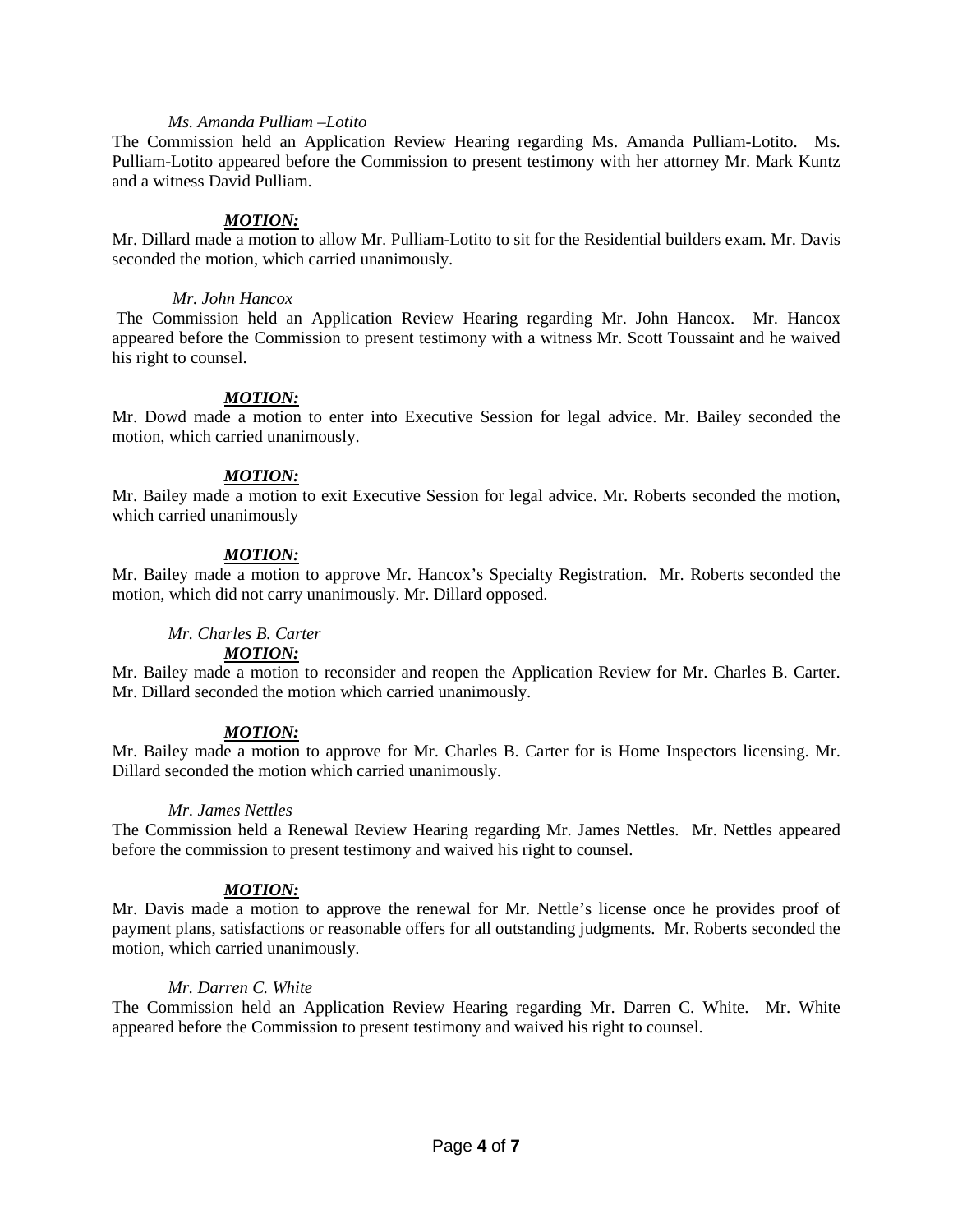# *MOTION:*

Mr. Dowd made a motion to approve the renewal for Mr. White once he proof of payment plans, or reasonable offers for all outstanding judgments has been submitted. Mr. Roberts seconded the motion, which carried unanimously.

#### *Mr. Greg Keisler*

The Commission held an Application Review Hearing regarding Mr. Greg Keisler. Mr. Keisler appeared before the Commission to present testimony along with his attorney Mr. Andrew Syrett.

# *MOTION:*

Mr. Bailey made a motion to approve Mr. Keisler's renewal and placed him probation until next renewal and at that time he would need to reappear to give the board an update on his judgments and/or liens. Mr. Roberts seconded the motion, which carried unanimously.

# *Mr. Allan Howell*

The Commission held an Application Review Hearing regarding Mr. Allan Howell. Mr. Howell appeared before the Commission to present testimony along with his attorney Mr. Alan Peace.

# *MOTION:*

Mr. Bailey made a motion to deny the renewal for Mr. Howell at this time. Mr. Dowd seconded the motion, which carried unanimously.

### *Mr. Gary Joyner*

The Commission held an Application Review Hearing regarding Mr. Gary Joyner. Mr. Joyner appeared before the Commission to present testimony and waived his right to counsel.

# *MOTION:*

Mr. Dowd made a motion to allow 90 day reinstatement and within the 90 days Mr. Joyner would need to submit proof of satisfaction of judgment or cancellation of judgment. Mr. Davis seconded the motion, which carried unanimously.

#### *Mr. James Dillard*

The Commission held a Hearing regarding Mr. James Dillard regarding a PSI testing violation. Mr. Dillard appeared before the Commission to present testimony and waived his right to counsel.

# *MOTION:*

Mr. Bailey made a motion to enter into Executive Session. Mr. Roberts seconded the motion, which carried unanimously.

# *MOTION:*

Mr. Bailey made a motion to exit Executive Session. Mr. Roberts seconded the motion, which carried unanimously.

# *MOTION:*

Mr. Bailey made a motion to allow Mr. Dillard to stand for the exam sixty (60) days from the order. Mr. Roberts seconded the motion, which carried unanimously.

# **Final Order Hearings:**

*Mr. Terri H. Green- case # 2012-185*  The Commission held a Final Order Hearing regarding Mr. Terri Green. Mr. Bailey recused himself.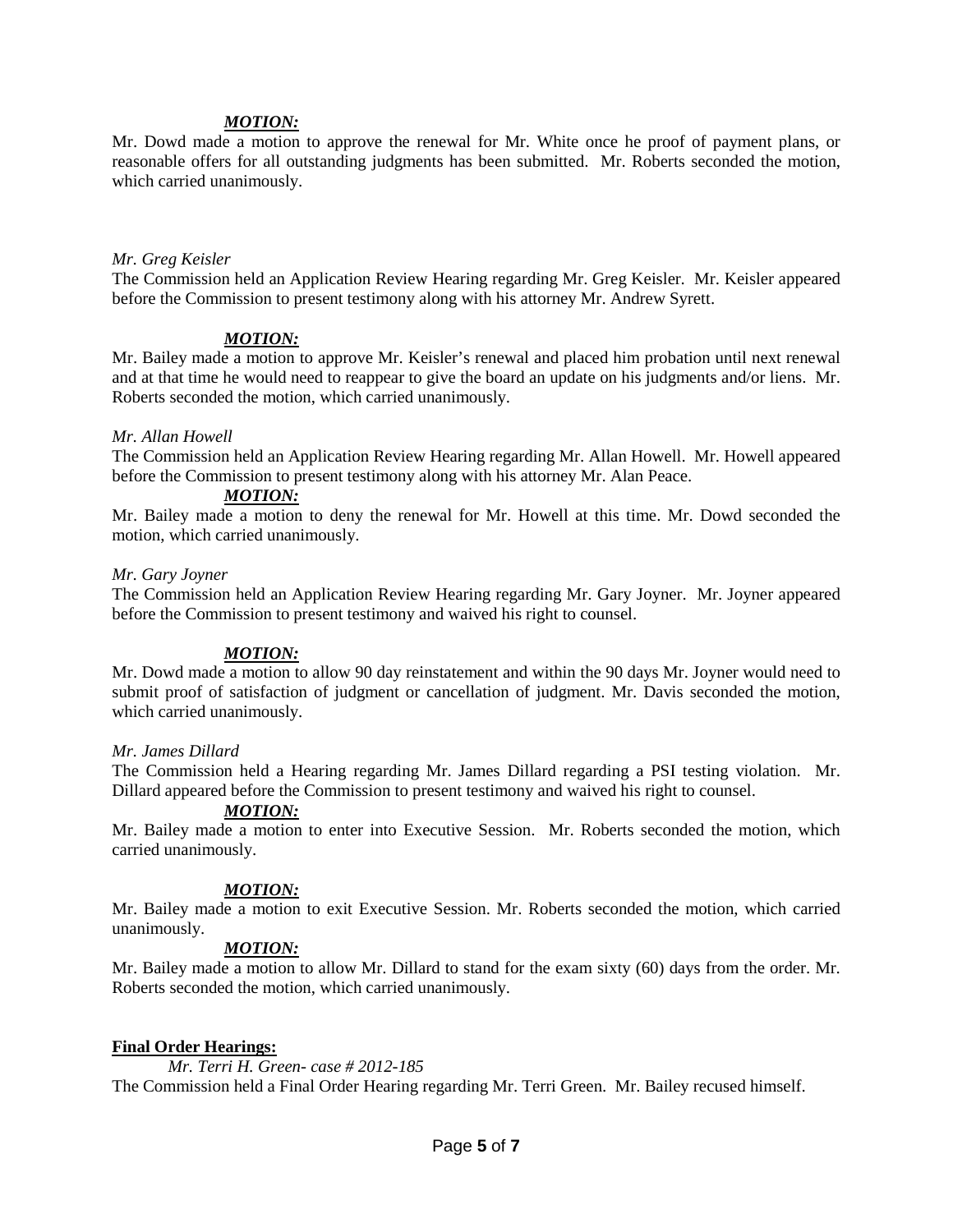### *MOTION:*

Mr. Davis made a motion to uphold the Hearing Officer's Recommendation. Mr. Roberts seconded the motion, which carried unanimously

#### *Mr. Jerrell D. "Buddy" Register- case# 2013-389*

The Commission held a Final Order Hearing regarding Mr. Jerrell D. "Buddy" Register. Mr. Bailey recused himself.

### *MOTION:*

Mr. Davis made a motion to uphold the Hearing Officer's Recommendation. Mr. Dillard seconded the motion, which carried unanimously

### *Mr. Wilson Dow- case#2013-449*

The Commission held a Final Order Hearing regarding Mr. Wilson Dow. Mr. Roberts recused himself.

### *MOTION:*

Mr. Bailey made a motion to uphold the Hearing Officer's Recommendation. Mr. Davis seconded the motion, which carried unanimously.

### *Mr. Timothy W. Bruss- case# 2011-497*

The Commission held a Final Order Hearing regarding Mr. Timothy W. Bruss. Mr. Roberts recused himself.

### *MOTION:*

Mr. Dowd made a motion to uphold the Hearing Officer's Recommendation. Mr. Bailey seconded the motion, which carried unanimously.

#### *Mr. Hutchinson Neely- case#2012-146*

The Commission held a Final Order Hearing regarding Mr. Hutchinson Neely.

# *MOTION:*

Mr. Bailey made a motion to enter into Executive Session. Mr. Davis seconded the motion, which carried unanimously

# *MOTION:*

Mr. Bailey made a motion to exit Executive Session. Mr. Dowd seconded the motion, which carried unanimously

# *MOTION:*

Mr. Bailey made a motion to uphold the Hearing Officer's Recommendation. Mr. Davis seconded the motion, which did not carry unanimously. Mr. Dillard opposed.

#### **Administrator's Remarks:**

The administrator notified the Commission that the Contractor's board recently adopted the RBC standards for General Contractors performing residential construction.